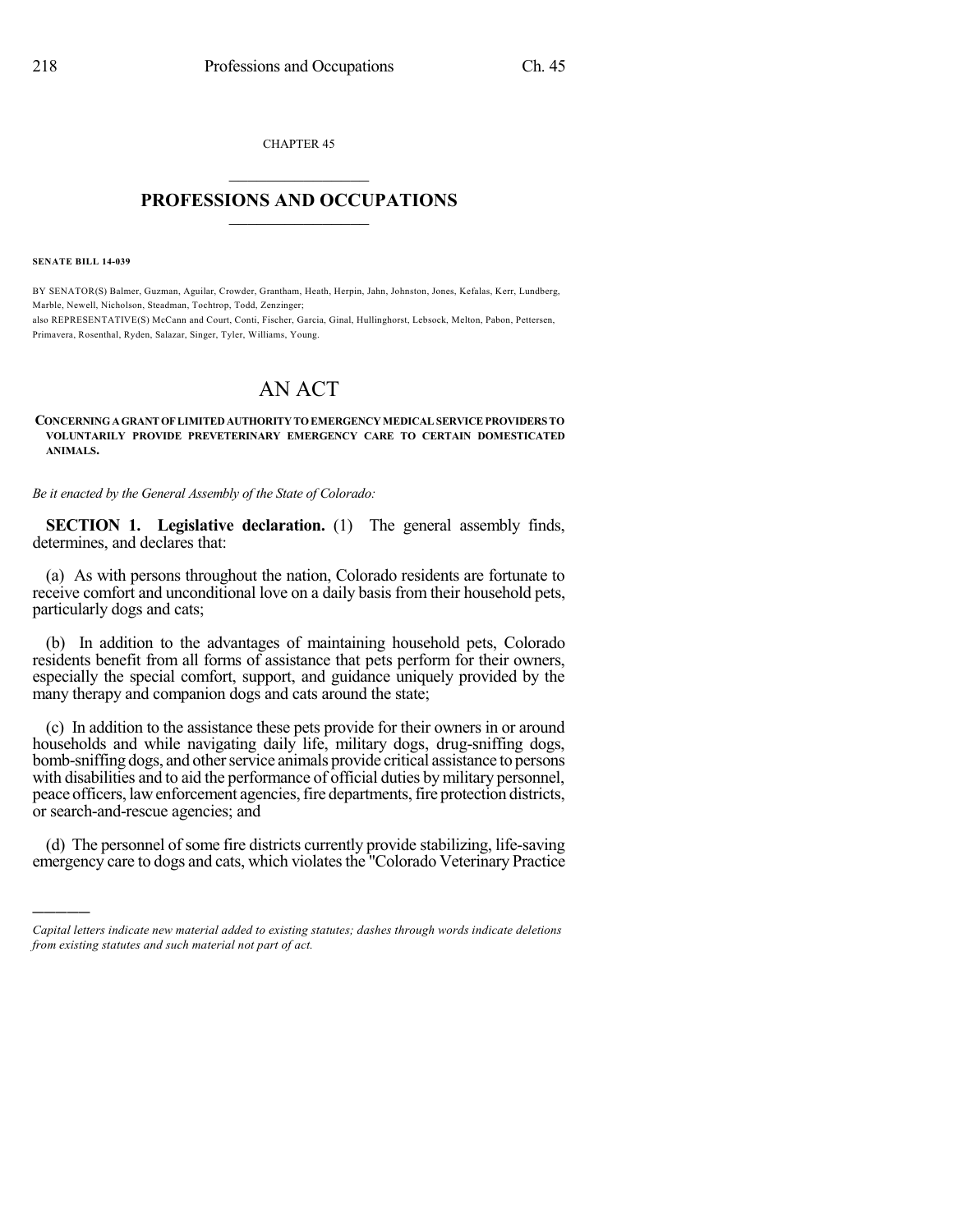Act", article 64 of title 12, Colorado Revised Statutes.

(2) By enacting this legislation, the general assembly intends to authorize emergency medical service providers to provide, on a voluntary basis, emergency medical care for dogs and catsin accordance with policies and procedures designed and implemented by the employers of the emergency medical service providers.

**SECTION 2.** In Colorado Revised Statutes, 25-3.5-203, **add** (4.5) as follows:

**25-3.5-203. Emergency medicalservice providers- certification - renewal of certificate - duties of department - rules - criminal history record checks**  definitions. (4.5) (a) As USED IN THIS SUBSECTION (4.5), UNLESS THE CONTEXT OTHERWISE REQUIRES:

(I) "CAT"MEANS A SMALL, DOMESTICATED FELINE ANIMAL THAT IS KEPT AS A PET. "CAT" DOES NOT INCLUDE A NONDOMESTICATED WILD ANIMAL.

(II) "DOG"MEANS ANY CANINE ANIMAL OWNED FOR DOMESTIC,COMPANIONSHIP, SERVICE, THERAPEUTIC, OR ASSISTANCE PURPOSES.

(III) "EMERGENCY MEDICAL SERVICE PROVIDER"MEANS AN EMERGENCY MEDICAL SERVICE PROVIDER THAT IS CERTIFIED OR LICENSED BY THE DEPARTMENT OF PUBLIC HEALTH AND ENVIRONMENT, CREATED UNDER SECTION 25-1-102.

(IV) "EMPLOYER" MEANS AN ENTITY OR ORGANIZATION THAT EMPLOYS OR ENLISTS THE SERVICES OFAN EMERGENCY MEDICAL SERVICE PROVIDER,REGARDLESS OF WHETHER THE PROVIDER IS PAID OR IS A VOLUNTEER. THE EMPLOYER MAY BE A PUBLIC, PRIVATE, FOR-PROFIT, OR NONPROFIT ORGANIZATION OR ENTITY; OR A SPECIAL DISTRICT.

(V) "PREVETERINARY EMERGENCY CARE" MEANS THE IMMEDIATE MEDICAL STABILIZATION OF A DOG OR CAT BY AN EMERGENCY MEDICAL SERVICE PROVIDER, IN AN EMERGENCY TO WHICH THE EMERGENCY MEDICAL SERVICE PROVIDER IS RESPONDING, THROUGH MEANS INCLUDING OXYGEN, FLUIDS, MEDICATIONS, OR BANDAGING, WITH THE INTENT OF ENABLING THE DOG OR CAT TO BE TREATED BY A VETERINARIAN. "PREVETERINARY EMERGENCY CARE" DOES NOT INCLUDE CARE PROVIDED IN RESPONSE TO AN EMERGENCY CALL MADE SOLELY FOR THE PURPOSE OF TENDING TO AN INJURED DOG OR CAT, UNLESS A PERSON'S LIFE COULD BE IN DANGER ATTEMPTING TO SAVE THE LIFE OF A DOG OR CAT.

(b) NOTWITHSTANDINGANY OTHER PROVISION OF LAW,AN EMERGENCY MEDICAL SERVICE PROVIDER MAY PROVIDE PREVETERINARY EMERGENCY CARE TO DOGS AND CATS TO THE EXTENT THE PROVIDER HAS RECEIVED COMMENSURATE TRAINING AND IS AUTHORIZED BY THE EMPLOYER TO PROVIDE THE CARE. REQUIREMENTS GOVERNING THE CIRCUMSTANCES UNDER WHICH EMERGENCY MEDICAL SERVICE PROVIDERS MAY PROVIDE PREVETERINARY EMERGENCY CARE TO DOGS AND CATS MAY BE SPECIFIED IN THE EMPLOYER'S POLICIES GOVERNING THE PROVISION OF CARE.

(c) NOTWITHSTANDING ANY OTHER PROVISION OF LAW, NOTHING IN THIS SUBSECTION (4.5) IMPOSES UPON AN EMERGENCY MEDICAL SERVICE PROVIDER ANY OBLIGATION TO PROVIDE CARE TO A DOG OR CAT, OR TO PROVIDE CARE TO A DOG OR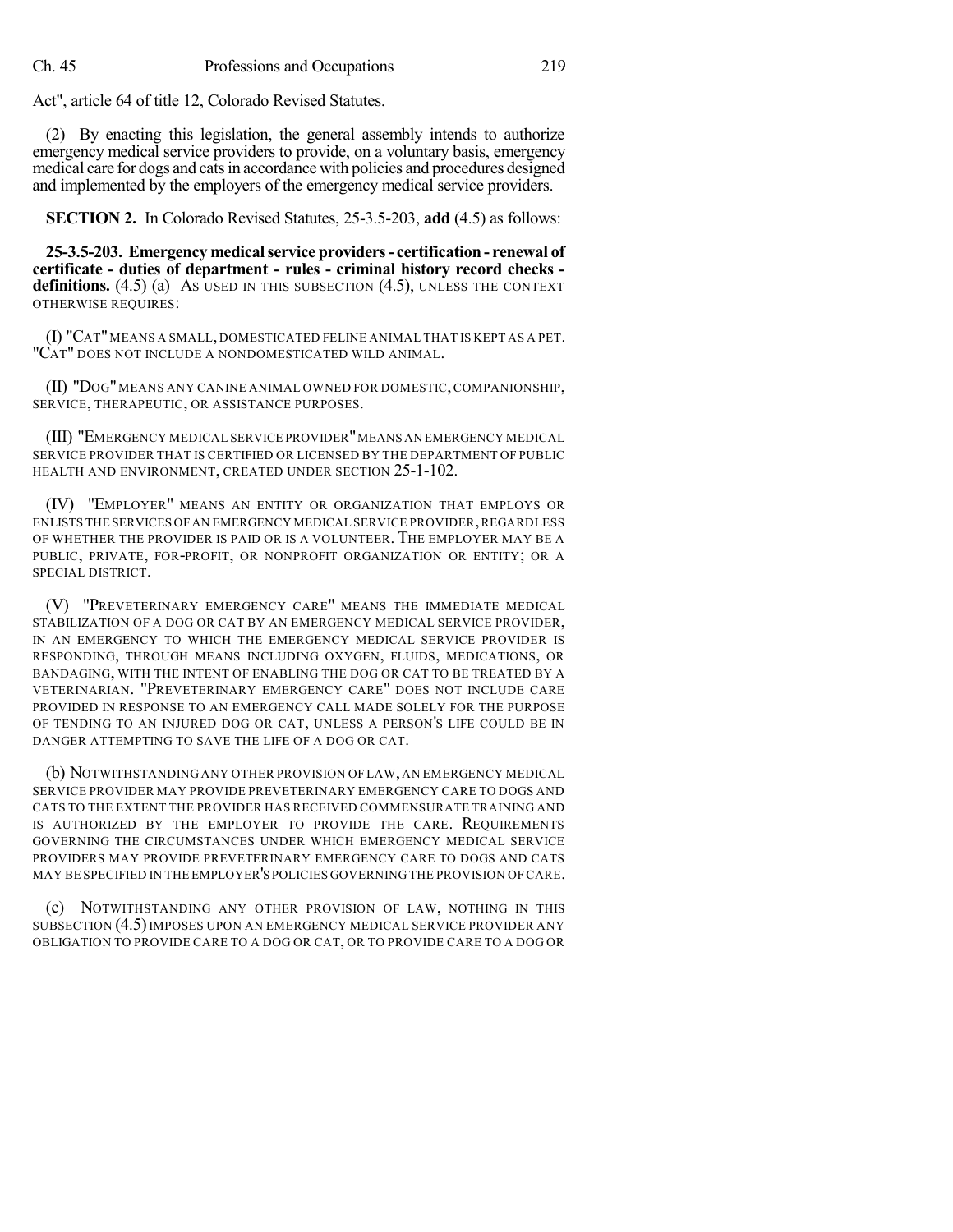CAT BEFORE A PERSON.

**SECTION 3.** In Colorado Revised Statutes, 12-64-104, **add** (3) as follows:

**12-64-104. License requirements and exceptions - definitions - rules.** (3) (a) AS USED IN THIS SUBSECTION (3), UNLESS THE CONTEXT OTHERWISE REQUIRES:

(I) "CAT"MEANS A SMALL, DOMESTICATED FELINE ANIMAL THAT IS KEPT AS A PET. "CAT" DOES NOT INCLUDE A NONDOMESTICATED WILD ANIMAL.

(II) "DOG"MEANS ANY CANINE ANIMAL OWNED FOR DOMESTIC,COMPANIONSHIP, SERVICE, THERAPEUTIC, OR ASSISTANCE PURPOSES.

(III) "EMERGENCY MEDICAL SERVICE PROVIDER"MEANS AN EMERGENCY MEDICAL SERVICE PROVIDER WHO IS CERTIFIED OR LICENSED BY THE DEPARTMENT OF PUBLIC HEALTH AND ENVIRONMENT, CREATED UNDER SECTION 25-1-102, C.R.S.

(IV) "EMPLOYER" MEANS AN ENTITY OR ORGANIZATION THAT EMPLOYS OR ENLISTS THE SERVICES OF AN EMERGENCY MEDICAL SERVICE PROVIDER, REGARDLESS OF WHETHER THE PROVIDER IS PAID OR IS A VOLUNTEER. THE EMPLOYER MAY BE A PUBLIC, PRIVATE, FOR-PROFIT, OR NONPROFIT ORGANIZATION OR ENTITY; OR A SPECIAL DISTRICT.

(V) "PREVETERINARY EMERGENCY CARE" MEANS THE IMMEDIATE MEDICAL STABILIZATION OF A DOG OR CAT BY AN EMERGENCY MEDICAL SERVICE PROVIDER, IN AN EMERGENCY TO WHICH THE EMERGENCY MEDICAL SERVICE PROVIDER IS RESPONDING, THROUGH MEANS INCLUDING OXYGEN, FLUIDS, MEDICATIONS, OR BANDAGING, WITH THE INTENT OF ENABLING THE DOG OR CAT TO BE TREATED BY A VETERINARIAN. "PREVETERINARY EMERGENCY CARE" DOES NOT INCLUDE CARE PROVIDED IN RESPONSE TO AN EMERGENCY CALL MADE SOLELY FOR THE PURPOSE OF TENDING TO AN INJURED DOG OR CAT UNLESS A PERSON'S LIFE COULD BE IN DANGER ATTEMPTING TO SAVE THE LIFE OF A DOG OR CAT.

(b) NOTWITHSTANDING ANY OTHER PROVISION OF LAW,AN EMERGENCY MEDICAL SERVICE PROVIDER MAY PROVIDE PREVETERINARY EMERGENCY CARE TO DOGS AND CATS TO THE EXTENT THE PROVIDER HAS RECEIVED COMMENSURATE TRAINING AND IS AUTHORIZED BY THE EMPLOYER TO PROVIDE THE CARE. THE PROVISION OF PREVETERINARY EMERGENCY CARE TO DOGS AND CATS BY EMERGENCY MEDICAL SERVICE PROVIDERS IN ACCORDANCE WITH THIS PARAGRAPH (b) IS NOT A VIOLATION OF THIS ARTICLE. REQUIREMENTS GOVERNING THE CIRCUMSTANCES UNDER WHICH EMERGENCY MEDICAL SERVICE PROVIDERS MAY PROVIDE PREVETERINARY EMERGENCY CARE TO DOGS AND CATS MAY BE SPECIFIED IN THE EMPLOYER'S POLICIES GOVERNING THE PROVISION OF CARE.

(c) NOTWITHSTANDING ANY OTHER PROVISION OF LAW, NOTHING IN PARAGRAPH (b) OF THIS SUBSECTION (3) IMPOSES UPON AN EMERGENCY MEDICAL SERVICE PROVIDER ANY OBLIGATION TO PROVIDE CARE TO A DOG OR CAT, OR TO PROVIDE CARE TO A DOG OR CAT BEFORE A PERSON.

**SECTION 4. No appropriation.** The general assembly has determined that this